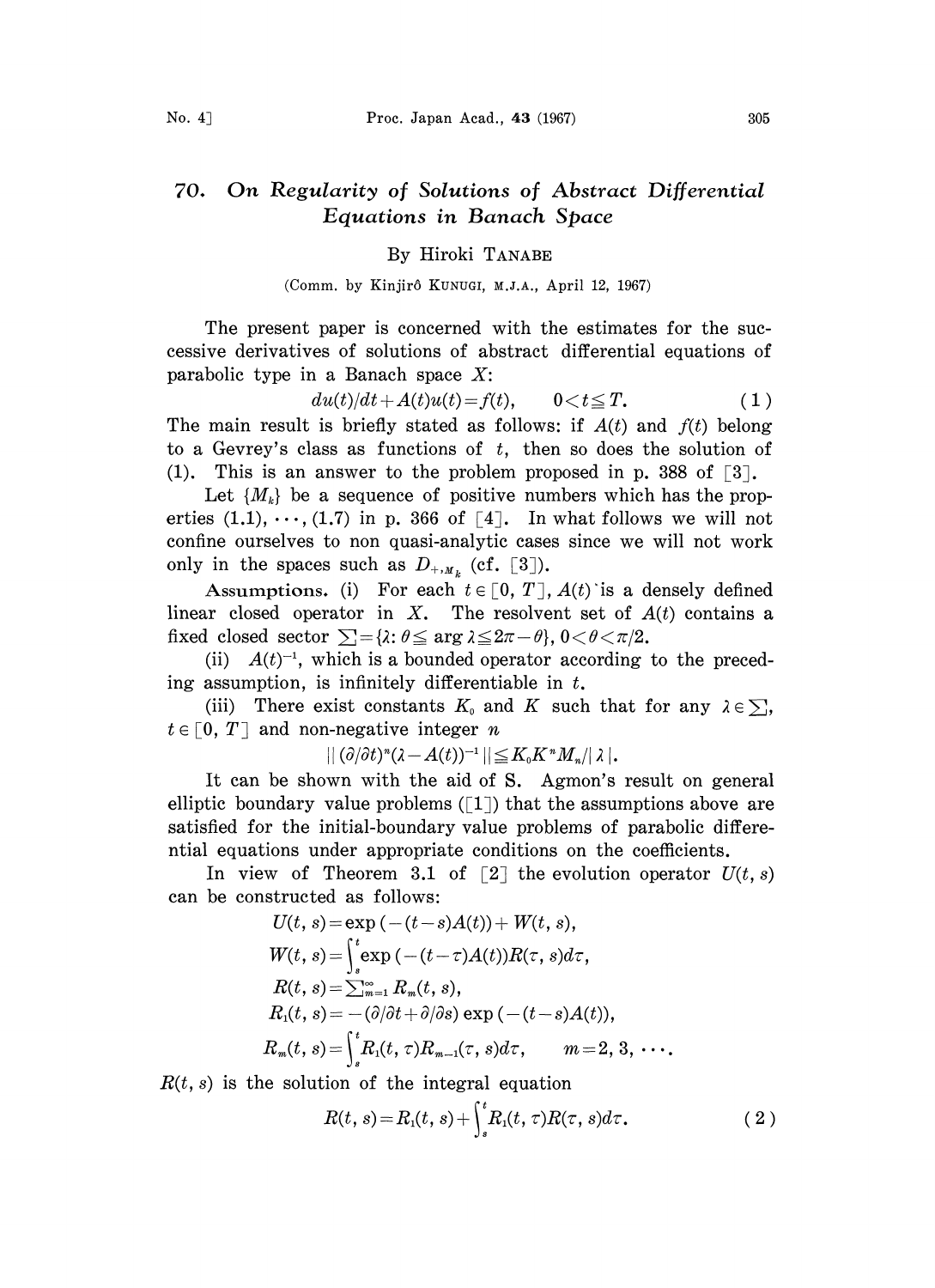Theorem 1. Under the assumptions (i), (ii), (iii) there exist constants  $L_0$ , L such that for any integer  $n \ge 0$ 

 $||(\partial/\partial t)^*U(t, s)|| \leq L_0L^*M_n(t-s)^{-n}, \qquad 0 \leq s < t \leq T.$ 

Theorem 2. Suppose that the assumptions (i), (ii), (iii) are satisfied. If  $f(t)$  is an infinitely differentiable function and satisfies for some constants  $B_0$  and  $B$ 

 $||d^n f(t)/dt^n|| \leq B_0 B^n M_n, \qquad s \leq t \leq T,$ 

for all integers  $n \ge 0$ , then the solution  $u(t)$  of (1) is infinitely differentiable and satisfies for some constants  $N_0$  and N

 $|| d^n u(t) / dt^n || \leq N_0 N^n M_n(t-s)^{-n}, \qquad s < t \leq T,$ for all integers  $n \geq 0$ .

Lemma 1. There exist constants  $C_0$  and  $C$  such that

$$
\bigg\|\Big(\frac{\partial}{\partial t}\Big)^l\Big(\frac{\partial}{\partial t}+\frac{\partial}{\partial s}\Big)^m R_{1}(t,s)\bigg\|\leqq C_{0}C^{m+l}M_{l}M_{m}(t-s)^{-l}
$$

for all integers  $l \geq 0$  and  $m \geq 0$ .

Lemma 2. There exist constants  $H_0$  and  $H$  such that for all integers  $l \geq 0$ 

$$
||(\partial/\partial t)^{l}R(t,s)|| \leq H_0H^{\,l}M_l(t-s)^{-l}.\tag{3}
$$

Outline of proof of Lemma 2. Let us prove the lemma by induction with the respect to l and suppose (3) is true for  $l=1, \dots, n-1$ . Let  $r_i = s + i(t - s)/(n + 1), i = 1, \dots, n$ . Then

$$
(\partial/\partial t)^n R(t,s) = (\partial/\partial t)^n R_1(t,s)
$$
  
+ 
$$
\sum_{i=1}^n \sum_{j=0}^{i-1} {i-1 \choose j} \left(\frac{\partial}{\partial t}\right)^{n-i} \left(\frac{\partial}{\partial t} + \frac{\partial}{\partial r_i}\right)^{i-1-j} R_1(t, r_i) \cdot \left(\frac{\partial}{\partial r_i}\right)^j R(r_i, s)
$$
  
+ 
$$
\sum_{i=0}^n \int_{r_i}^{r_{i+1}} \sum_{m=0}^i {i \choose m} \left(\frac{\partial}{\partial t}\right)^{n-i} \left(\frac{\partial}{\partial t} + \frac{\partial}{\partial \tau}\right)^{i-m} R_1(t, \tau) \cdot \left(\frac{\partial}{\partial \tau}\right)^m R(\tau, s) d\tau.
$$

This can be verified by noting (2) and integrating by part with respect to  $\tau$  in the right side of

$$
\begin{aligned}\n&\left(\frac{\partial}{\partial t}\right)^n \int_{r_i}^{r_{i+1}} R_1(t,\,\tau) R(\tau,\,s) d\tau \\
&= \left(\frac{\partial}{\partial t}\right)^{n-i} \int_{r_i}^{r_{i+1}} \sum_{j=0}^i \left(\frac{i}{j}\right) \left(-\frac{\partial}{\partial \tau}\right)^j \left(\frac{\partial}{\partial t} + \frac{\partial}{\partial \tau}\right)^{i-j} R_1(t,\,\tau) \cdot R(\tau,\,s) d\tau.\n\end{aligned}
$$

By the induction hypothesis and with the aid of  $(1.9)$ ,  $(1.10)$ ,  $(1.10')$ in p. 367 of  $[4]$  as well as Sterling's formula we get

$$
\begin{aligned} &||(\bar{\partial}/\bar{\partial}t)^nR(t,s)||{\leq}\exp{(-C_0M_0^*eT)}H_0H^*M_n(\widetilde{t}-s)^{-n}\\&+C_0M_0^2\!\!\int_{r_n}^t&||\,(\partial/\partial\tau)^nR(\tau,s)\,||d\tau\end{aligned}\eqno{(4)}
$$

if  $H_0$  and  $H$  are sufficiently large depending only on the constants which appeared in the assumptions (i), (ii), (iii). If we set

$$
G(t, s) = (t - s)^n || (\partial/\partial t)^n R(t, s) ||,
$$

then in view of (4) we get